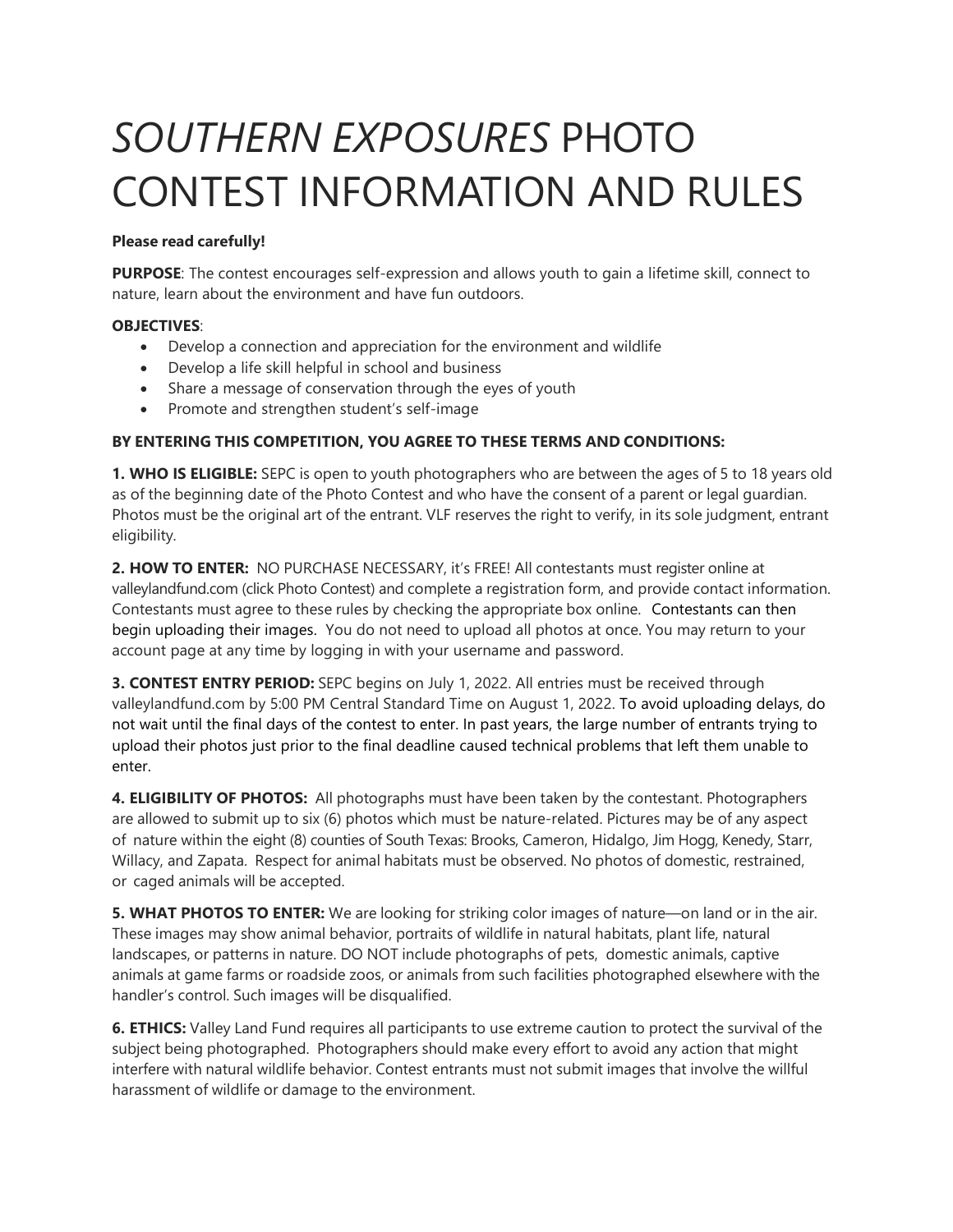**7. TECHNICAL REQUIREMENTS**: Only digitally uploaded images can be entered. Mailed or shipped entries will not be accepted. Contestants encountering technical problems while uploading may contact (956) 686-6429 or email debralee@valleylandfund.com

In order to be displayed in our online gallery without being stretched or distorted, photographs must be submitted in .jpeg, or .jpg format, at least 2,000 pixels wide and no larger than 10 MB.

We do not accept photographs submitted through the mail. High-quality scans of non-digital photographs are acceptable. Digital photographs should be taken at the highest resolution possible.

Finalists must be prepared to submit an original if requested. The Valley Land Fund reserves the right to disqualify incomplete entries and/or contestants who are unable to submit, upon request, a highresolution photograph of at least 300 dpi at 3,000 pixels on the longest side. Mobile photographs are exempt from this size requirement but must be submitted at their highest resolution upon request.

All photographs should accurately reflect the subject matter and the scene as it appeared. Photos that have been digitally altered beyond standard optimization will be disqualified. Acceptable alterations include adjustments to color, contrast, brightness, and sharpness; removal of dust and scratches; cropping (DO NOT CROP SQUARE)

**8. NO CATEGORIES:** Photographers can submit images of anything in our natural world such as…

- **Wild Animals in Nature:** Basically six (6) types of animals Mammals, Birds, Reptiles, Fish, Amphibians, and Invertebrates.
- **Botanical:** Anything plant trees, shrubs, plant flowers, cacti, and more; find something unusual.
- **Natural Water Areas:** Ponds, creeks, lakes, beaches, and/or other.
- **Close-Up/Close-In:** Get close up. Use a combination of zooming in and moving closer to crop in as tightly as you can on your chosen detail.
- **Landscapes:** The art of capturing pictures of nature and the outdoors in a way that brings your viewer into the scene.
- **Day or Night:** Photo may be taken at any time of the day or night.

**9. JUDGING:** Photographs will be judged on originality, technical excellence, composition, overall impact, and artistic merit. All decisions are final and binding.

#### **REQUIREMENTS FOR AWARD-WINNING PHOTOGRAPHS**

- IMPACT What do you think when you see the photograph? Great images evoke emotions such as wonder, pride, anger, sadness, and laughter.
- CREATIVITY Is the photograph original, fresh, and an extension of your personality?
- TECHNICAL Is the quality of the image good? Make sure the image is not blurred!
- COMPOSITION This is important design your image. Make sure it's pleasing to the viewer.
- SUBJECT MATTER The contest hopes that all can see "nature through the eyes of children." So, make sure the subject matter is located in the Lower Rio Grande Valley and related to nature. The beautiful thing about nature is that wildlife is FREE, and thus "caged animals" or "trained animals" do not qualify for this particular contest.
- STORYTELLING Does your photography tell a story? Art should have a message.